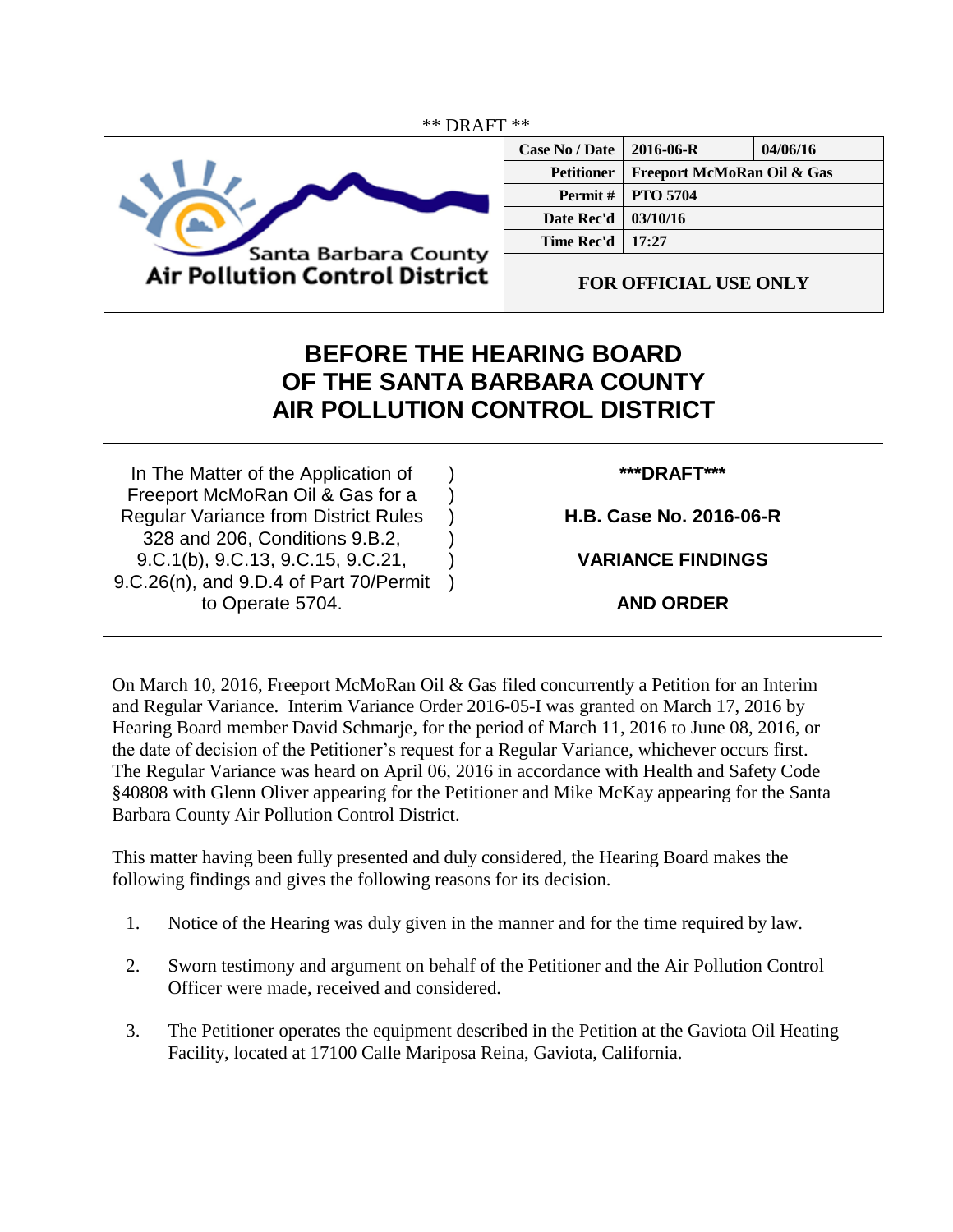| SANTA BARBARA COUNTY APCD    | CASE: 2016-06-R |
|------------------------------|-----------------|
| HEARING BOARD VARIANCE ORDER | DATE: 04/06/16  |

- 4. Freeport McMoRan Oil & Gas (FMOG) is the holder of Permit to Operate 5704-R4. This permit authorizes the operation of the equipment and processes located at the Gaviota Oil Heating Facility, which is part of the Point Arguello Project Stationary Source.
- 5. As a result of the Plains All American Pipeline (AAPL) Line 901 failure on May 19, 2015, and subsequent shutdown of Line 903, FMOG has experienced facility impacts. Due to these impacts, GOHF is temporarily ceasing operations. Preservation plans for GOHF are in progress and the facility is being placed in a standby and suspended status with operating staff reduced to a minimum safe level; at times this may be an un-manned condition. Although it is unclear when the restart of the Petitioners facility may occur, it is anticipated that all of the equipment will eventually be operated again. There are no expected emissions related to the granting of this variance which is being sought to allow non-performance of the above permit requirements.
- 6. Without variance coverage, the Petitioner would be in violation of District Rules 328 and 206, Conditions 9.B.2, 9.C.1(b), 9.C.13, 9.C.15, 9.C.21, 9.C.26(n), and 9.D.4 of Part 70/Permit to Operate 5704.
- 7. Due to conditions beyond the reasonable control of the Petitioner, compliance would result in an arbitrary or unreasonable taking of property as the pipeline closure is outside of the Petitioner's control.
- 8. Closing or taking would be without a corresponding benefit in reducing air contaminants as there are no expected excess emissions as a result of the granting of this Variance.
- 9. The Petitioner has curtailed operations in that the entire facility is shut in and will continue to remain shut in until a compliant method of oil shipment is established.
- 10. There are no expected excess emissions due to the granting of this variance.
- 11. The Petitioner will monitor the dates, hours, and all emissions, if any, related to the granting of this Variance.
- 12. A nuisance as defined in District Rule 303 is not expected to occur as a result of this variance and continued operation is not likely to create an immediate threat or hazard to public health or safety.
- 13. The District staff supports the Petition as conditioned below.